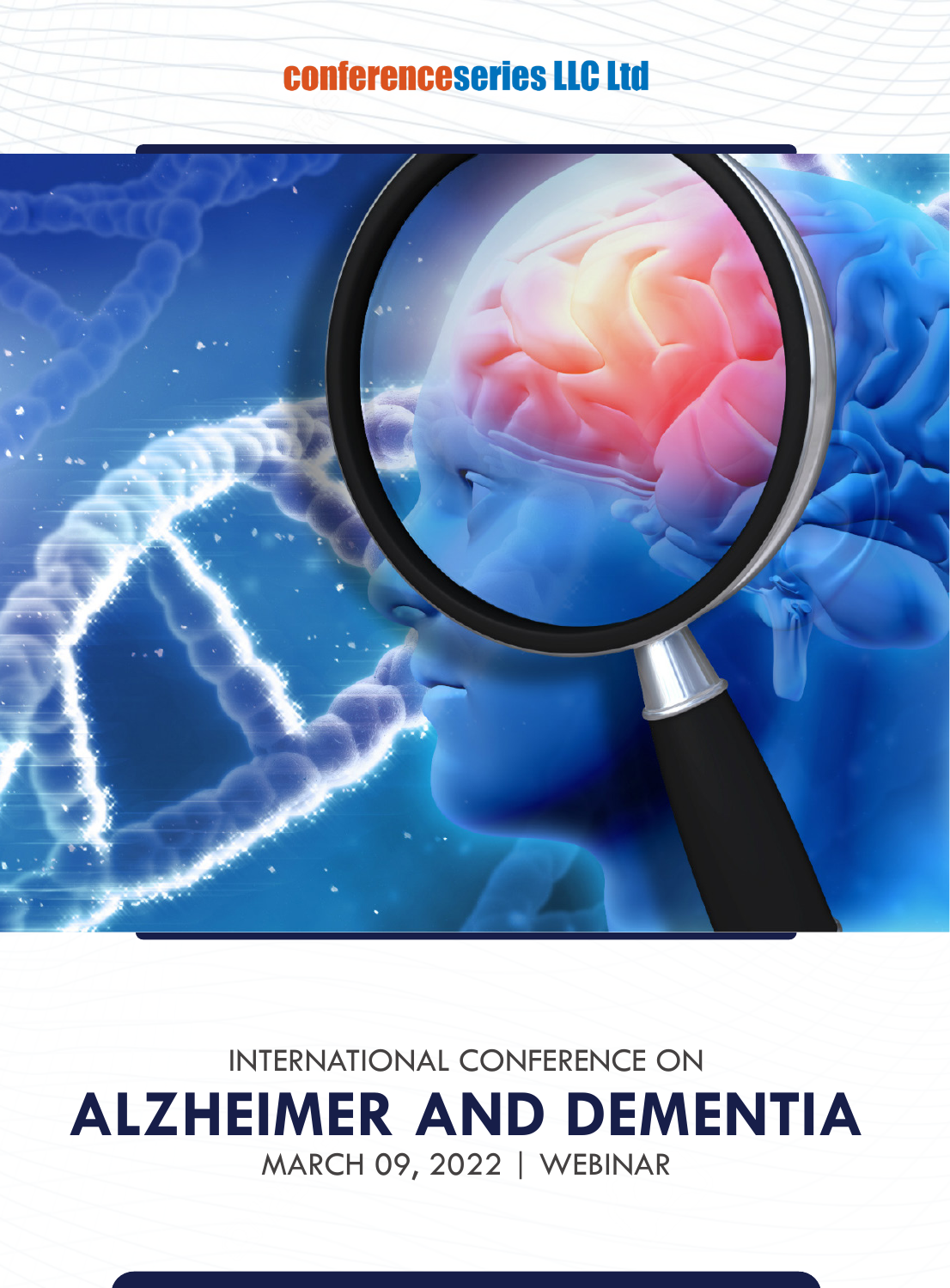## SCIENTIFIC PROGRAM

### **AGENDA**

### March 09, 2022

**08:50-09:00**

#### **Opening Ceremony**

Major Sessions: Dementia | Alzheimer's Diseases | Aging | Care Practice and Awareness | Vascular Dementia | Geriatrics and Cognitive Disorder | Parkinson's Disease | Dementia Risk factors | Memory Disorders | Recent Advancements and Therapy | Alzheimer's Disease and Type 2 Diabetes | Neurological Disorders | Neurology & Neurosurgery | Alzheimer Disease and Cellular Mechanism |Geriatrics Dementia and Alzheimers disease | Animal Models and Translational Medicine

09:00-09:20 Title: the melancholy of elderly during pandemic: a sociological perspective **Sumanth S Hiremath |** Rani Channamma University | India

09:20-09:40 Title: Lessons learnt from COVID 19: The way forward

**Geeta Devi Dorkhy |** Highlands Phoenix | Mauritius

- 09:40-10:00 Title: Schizophrenia explained by a schizophrenic scientist **Anna Cornelia Beyer |** The Schizophrenia Clinic | United Kingdom
- 10:00-10:20 Title: Pharmacological potential of NK1 receptor antagonism in bilateral common carotid artery occlusion induced experimental vascular dementia

**Saurabh Sharma |** CT University | India

10:20-10:40 Title: Increased telomerase improves motor function and alpha-synuclein pathology in a transgenic mouse model of Parkinson's disease associated with enhanced autophagy

**Gabriele Saretzki |** Newcastle University | United Kingdom

10:40-11:00 Title: Parental intelligence- Actualization within parent's daily practices

**Anat Ben Salmon |** Rotem Center for Practical Professional Training | Israel

- 11:00-11:20 Title: effects of dementia on the autonomy and quality of life on **Helena Figueira |** Universidade Federal Do Rio de Janeiro | Brazil
- 11:20-11:40 Title: Apoptotic Markers Are Increased in Epilepsy Patients: A Relation with Manganese Superoxide Dismutase Ala16Val Polymorphism and Seizure Type through IL-1 β and IL-6 Pathways.

**Aline Kegler |** Federal University of Santa Maria | Brazil